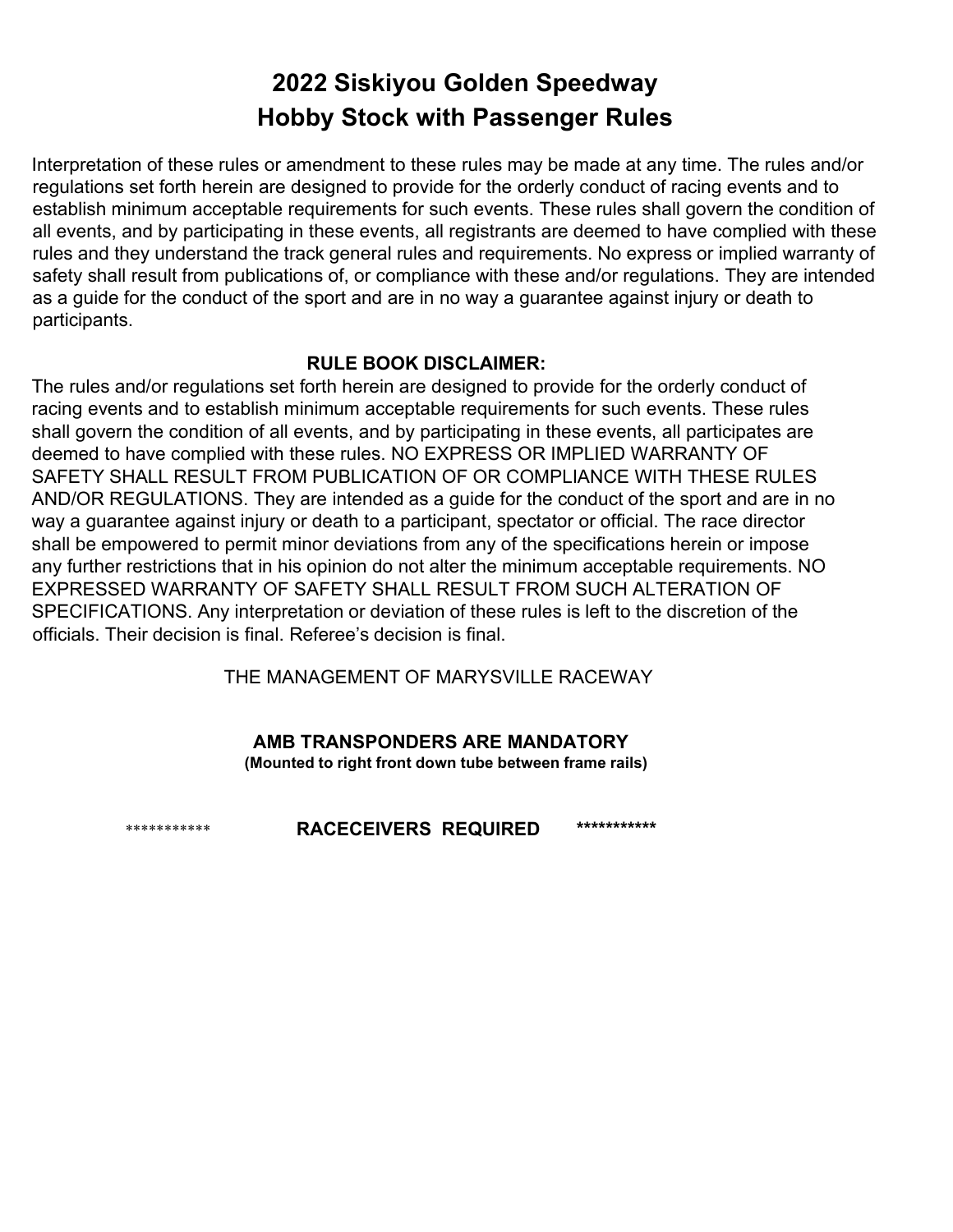**During the 2022 season Siskiyou Golden Speedway will allow passengers in the Hobby Stock class.**

All roll cage rules listed in Section 3 must be applied to the passenger side. This includes but not **limited to door bars, bracing, padding, rock screens (section 2k) and window nets. All seat and seat belt rules will also apply (section 33 and 34)**

**Must have some type of grab bar or false steering wheel safely mounted for passenger to hold onto to keep hands in safe place.**

**All passengers must wear approved racing safety gear as described in Section 35. (No Exceptions).**

**All cars planning to run passengers MUST BE inspected and approved by a Track Technical Official prior to competition.**

#### **1. CHASSIS**

- **A.** Any 1955 or newer American made passenger Car will be allowed.
- **B.** Minimum unaltered factory wheelbase of a 104" to 115" Stock frame only. No modifications allowed. Ford, Chevy, and Dodge.
- **C.** Uni-body cars must have 2" x 4" minimum sub-frame connectors, Material .095 minimum.
- **D.** No intermixing of body and frame parts. (Manufacture to Manufacture).
- **E.** Must include stock lower a-arm mounts and stock lower a-arms.
- **F.** Four-wheel drives, sports cars, convertibles, front wheel drives, Vans are not allowed.
- **G.** Cars to be STOCK.
- **H.** Swapping engine OK if bolt in replacement, Example 327,350,400 Chevy. Engines must be GM to GM or FORD to FORD, etc.
- **I.** Vehicle must be de-chromed, and all glass and flammable material must be removed (Except gauges and bumpers) NO MIRRORS PERMITTED.

#### **2. BODY**

- **A. Must be stock or AFTER MARKET STOCK APPEARING. 22-gauge steel only. No aluminum. STOCK Aluminum hoods allowed ONLY if owner can prove the hood was provided on that particular make and model. Aluminum hoods cannot be gutted. Plastic STOCK APPEARING nose piece allowed. Stock appearing will be left to the sole discretion of the Track Officials.**
- **B.** Body must be mounted securely to frame from the rear of driver's seat forward.
- **C.** Firewall must be stock or 18-gauge sheet metal to replace damaged firewall in stock location.
- **D.** You are limited to gutting the following: hood, trunk lid, roof, and doors.
- **E.** Floor pan must be stock from the rear of driver's seat (left to right) forward. Must be welded or bolted. If welded, welds shall be 3" long and 7" between each weld minimum. **F.** No outside Iron rails (Nerf bars).
- **G.** Fenders may be cut to give 4" of clearance above the tire. Protruding sharp edges will not be allowed.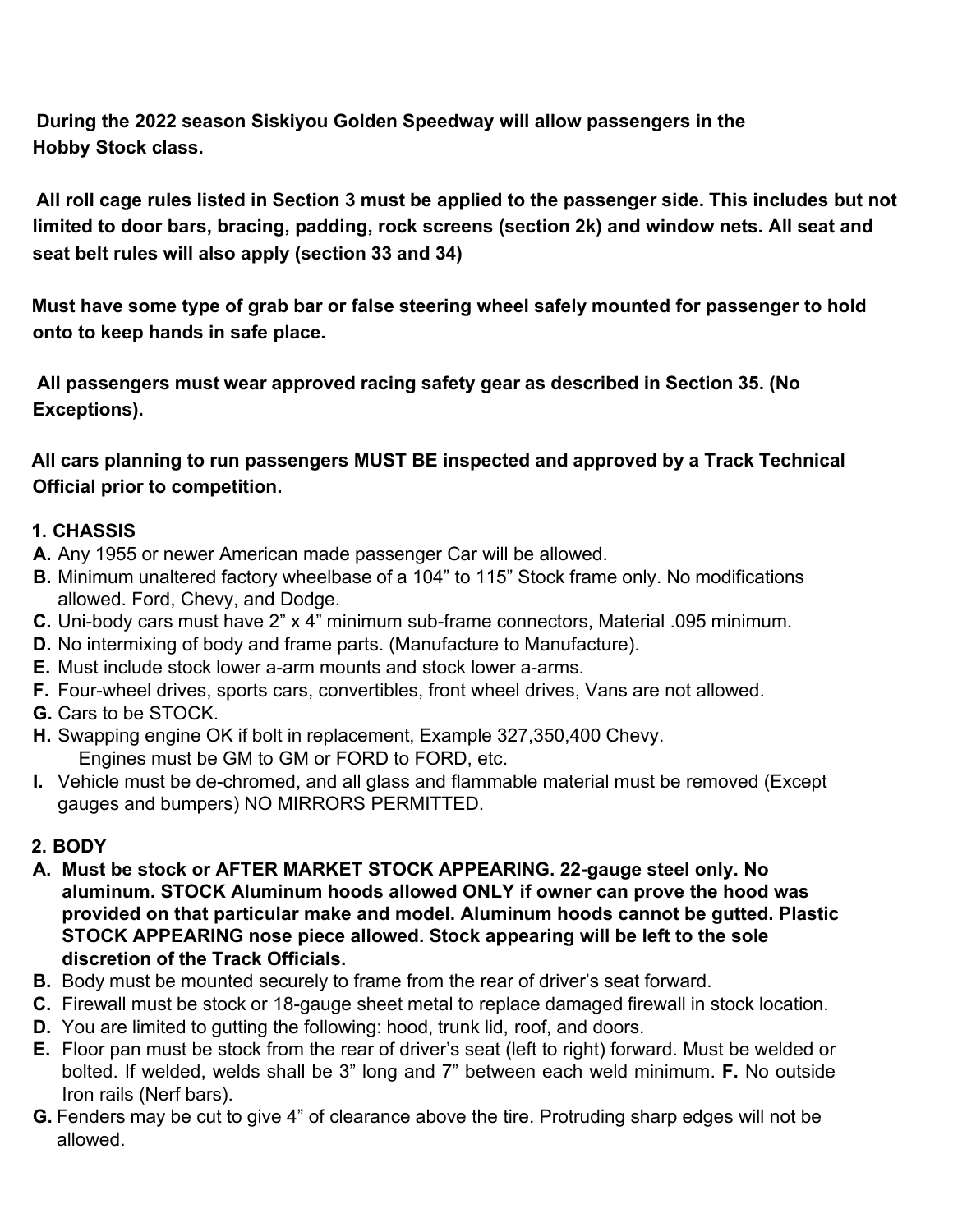- **H.** Hood must be secured on all four comers. Steel hoods may be gutted.
- **I.** Car will NOT be allowed to run without hood in place. NO HOOD, NO RACE.
- **J.** Plexiglas is not allowed on car.
- **K.** All cars MUST have a minimum of half the windshield area in front of the driver to be covered with wire mesh of 1/4" to 1/2" square and must have 3 posts or straps located in front of driver Post will be built and attached securely. They must be built with 1/2" tubing or 1/8" x 1" straps.

**L.** Must have at least one number on both doors and on roof. Minimum size of number 18" tall 2" wide and contrasting color of car. Also see number specifications in general rules.

**M.** No mirrors or electronic communication devices of any kind, No sign boards. A kill switch is required within easy reach of the driver and Safety Crews. It must be clearly labeled "ON" and "OFF.

**N.** All added weight must be in block form, PAINTED WHITE, with the car number on it. Weight must be securely fastened, with minimum  $\frac{1}{2}$  inch bolts, inside the body panels and not on rear or front bumper. 25 lbs. per bolt mount. One bolt 25 pounds, two bolts 50 pounds. No one piece over 50lbs.

#### **3. ROLL CAGE**

- **A.** Roll bars shall be of the full cage type, mild seamed steel 1 ½" or 1 3/4" X .095 wall minimum or 4130 Chromoly 1 ½" or 1 3/4" X .095 wall minimum, with full loop from frame over the driver These bars are to be connected on the top of both sides with another bar. Cage shall be within 3" to top of car and 6" of sides of top. In the back loop, running from the right top to the bottom bar at about 45 degrees, there shall be a bar. These bars must be properly welded together and attached to the frame. Roll bars to be welded or bolted to the frame with NO less than 7/16" bolts or both where possible. Must be welded and attached securely to frame or Sub-frame filler on unibody car. Bars may not be secured by welding to floor pan.
- **B.** All "T" intersection must be gusseted and welded on both sides.
- **C.** Cage to be above driver's helmet by 2".
- **D.** Must have one bar front to rear approximately center of cage.
- **E.** Roll cage must include three door bars on driver's side within 3" of the door. Welded to both the front and back uprights and evenly spaced to protect the driver's hips and legs. Minimum of one brace running vertically.
- **F.** Front loops are allowed inside the body in front or behind radiator.
- **G.** There will be two bars angled from top of cage towards rear end, this can extend past rear axle to frame rail.
- **H.** You may be asked to drill 1/4" hole in roll cage for inspection purposes.
- **I.** All cars must be equipped with a tow hook or similar device both front and rear.
- **J.** Radiators may be mounted to a front bar with stock mounts removed. Bar may extend to fenders but must remain behind bumper. Bar must be independent of cage and NO larger than roll bar material.
- **K.** The technical official or race committee must approve all roll cages.

# **4. SUSPENSION AND STEERING COMPONENTS**

- **A.** Steering box must be stock, for example GM to GM etc., located in stock position.
- **B.** Springs must be STOCK type springs and in stock location.
- **C.** NO Weight Jack bolts allowed.
- **D.** Stock replacement type shocks only. Shocks must mount in stock locations. NO modifications to stock mounting locations allowed. NO- Air, Coil over, Adjustable, Reservoir, Rebuildable or Revalveable shocks allowed.
- **E.** Suspension must remain stock. After market tubular front upper a-arms are allowed. Must mount in stock locations.
	- **F.** The suspension components must be in their stock positions. Notching or any alteration to the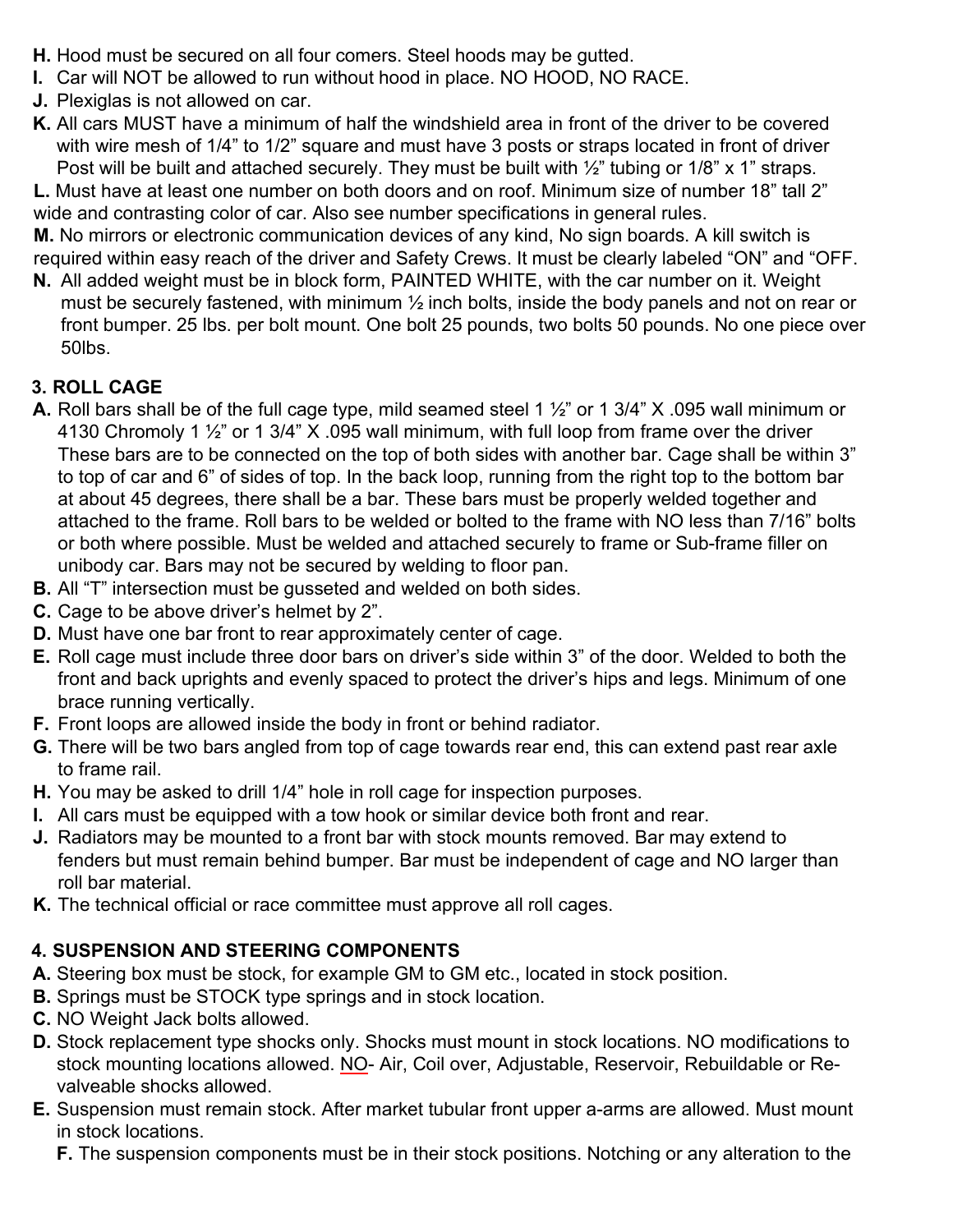frame to accommodate suspension components is prohibited.

**G.** One shock per wheel only.

**H.** No adjustable weights.

### **5. WEIGHT**

### **A. Minimum weight 3225lbs on all cars with driver.**

### **6. ENGINE SETBACK**

**A.** Must remain in stock location.

**B. Center line** of crankshaft may not vary more than 1" from center line of front stub.

### **7. ENGINE**

**A.** Cast Iron block and heads. GM 602 crate #19258602 is allowed. Factory or IMCA seals are required!

### **B. Engine through transmission shall remain 100% STOCK.**

(Stroker combinations are not allowed)

**C.** All engines must have Minimum of 15" vacuum at 1000rpm.

# **D. COMPRESSION NOT TO EXCEED 175 psi.**

### **8. RODS**

**A.** Replacement rods only! NO "H" BEAM, Stock length rods only, 5.7" Max.

### **9. PISTONS**

**A.** Stock replacement cast or forged only as normally used in rebuilding.

**B.** Pistons may not protrude above block deck. Flat top piston only; cast, forged or hyper-eutectic are allowed.

# **10. CAMS**

**A.** Any stock hydraulic cam and lifters.

### **11. GEAR DRIVES**

**A.** Are Not allowed.

### **12. CYLINDER HEADS**

- **A.** Must be OEM cast iron heads only. **STOCK 100%**
- **B.** All heads must be stock valve angle for make:

(Chevy = 23-degree, Ford = 20-degree, Dodge = 18

degree)Dart, World or other aftermarket heads are Not Allowed!

- **C.** Grinding, porting, polishing, gasket matching etc. is not allowed.
- **D.** Angle milling of heads is not allowed.
- **E.** All casting numbers must remain visible.

**F** Stock diameter valves & springs for head casting number only. No oversize valves or springs.

### **13. ROCKER ARMS** STOCK 100% - Roller Tip Rockers -ok

**A.** No Roller rocker arms. No offset rocker arms or Jessel rocker arms.Must be stamped steel only.

# **14. INTAKE MANIFOLD**

#### **A. Any OEM cast iron (GM marine cast iron) 2- or 4-barrel intake. Aftermarket Aluminum intakes are limited to:**

• **Chevy-** Edelbrock Performer p/n 2101, 2701, EPS2703, EPS2716; EDL2116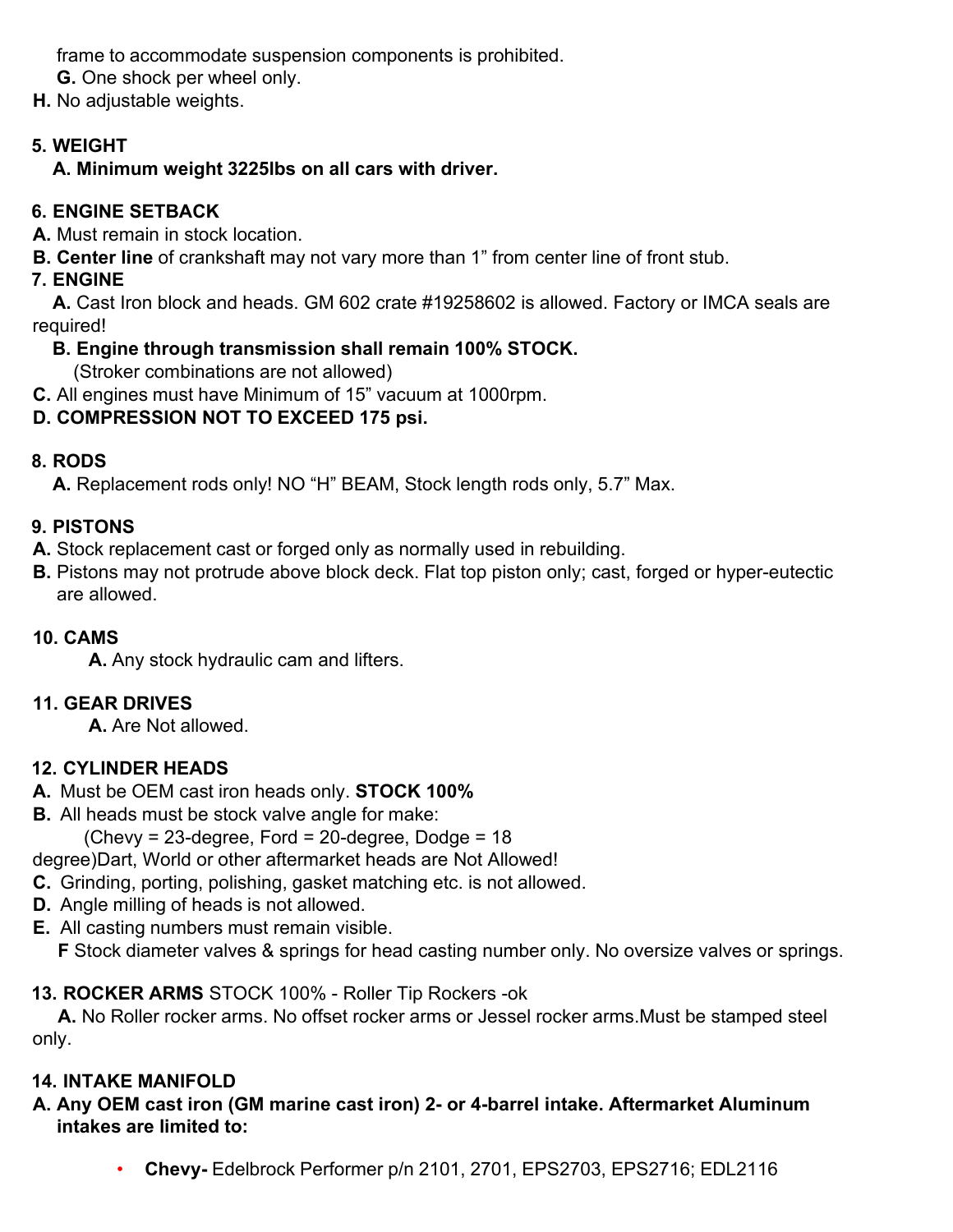- GM p/n 12486570, Summit p/n 226018, 12366573, GM Crate # 12366573
- **Ford-** Edelbrock Performer p/n 320-3721, 351-2181
- **Chrysler-** Edelbrock Performer 318-360 p/n 2176

#### **No "Air Gap" "Single Plane," or "RPM" style intake manifolds allowed.**

- **B.** Grinding, porting, polishing, gasket matching etc. Is not allowed. Must be untouched as originally manufactured by the factory or distributor. ANY MANIFOLD DETERMINED TO BE MODIFIED WILL BE CONFISCATED BY SPEEDWAY OFFICIALS.
- **C.** Must have vacuum port for testing.

#### **15. CARBURETOR**

- **A.** Must have TWO return springs.
- **B.** Must have toe strap on throttle pedal.
- **C.** Maximum 1 ½" spacer plate is allowed.
- **D.** A stock replacement HOLLEY 4412 may be used on any motor.
- **E.** Choke tower must be in place and factory stamped 4412.
- **F.** Must pass (GO- No Go Gauge) Max venturi diameter 1 3/8" No oblong venturi openings **G.** Carburetor must mount to manifold without any modifications to the manifold or the base plate of carburetor.

#### **H. The Carburetor cannot be modified internally except for a jet change, power valve and choke removal. Maximum jet size not to exceed 90/.104.**

#### **16. IGNITION**

**A.** Distributors must be of stock production ONLY! Coils must be stock type only

**B. If GM 602 crate #19258602 is used max chip is 6000 rpm or rev limiter required C.** Super Coils, MSD boxes, Magnetos are not allowed.

#### **17. FUEL PUMP**

**A.** Pump must mount in original position. No belt drive pumps or electric pumps.

#### **18. FUEL**

**A.** Pump Gas, E85 or Race Gas only. (No Methanol) NO ADDITIVES OF ANY KIND! SUBJECT TO INSPECTION AT ANYTIME

#### **19. FUEL SHUTOFF**

**A.** All cars to have a 1/4 turn shutoff valve in the fuel line located in the driver's compartment. Must be accessible to the driver and painted RED. Must be clearly marked ON – OFF.

#### **20. GAS TANK / FUEL CELL**

- **A.** Gas tank shall be removed from their original position and replaced with required approved FUEL CELL in a fuel cell can, with maximum capacity of 22 gallons in trunk area. Cell to be mounted between the frame rails and shall not extend more than 2" below the bottom of the frame rails. Tank must be mounted with a minimum tie down of 11/8" x 1" strap iron. (NO PLUMBERS TAPE). Cell must have a vent and a securely fastened cap. No part of filler pipe may be made of rubber type connection. Cells to be vented to underside of car.
- **B.** A fire shield of no less than 18-gauge metal to be placed between tank and driver. Must have L shaped shield in front and bottom of fuel cell.
- **C.** Fuel cell is to have a full sealing cap and a roll over vent.
- **D.** Cells must be protected with one tubular bar in front of tank and behind tank not to exceed 2" in outside diameter.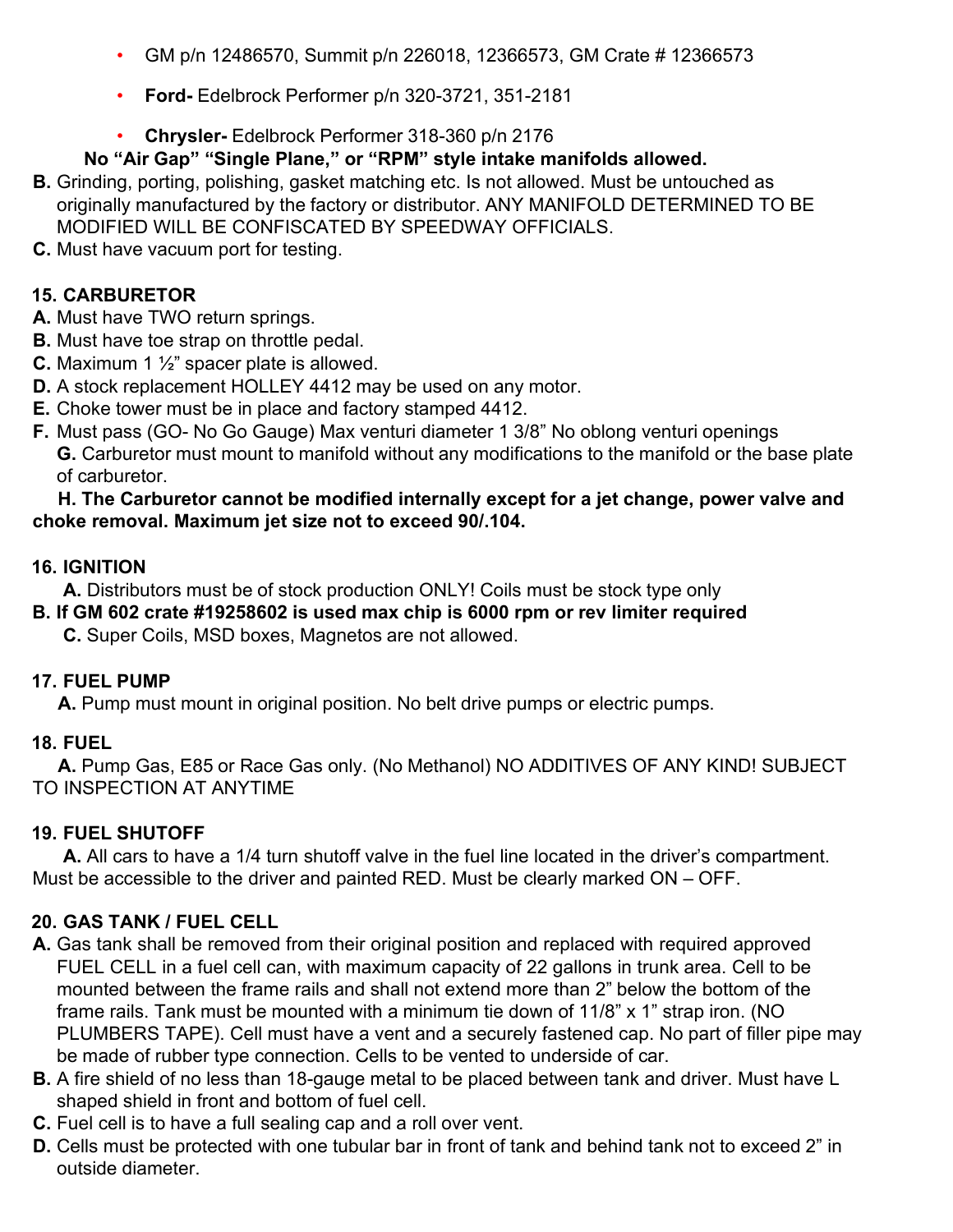- **E.** All fuel cell mounts subject to safety inspector's or race committee approval.
- **F.** Any car leaking or spilling fuel will be Black Flagged.

### **21. RADIATOR**

- **A.** Must be in front of engine, in stock location.
- **B.** ANTI-FREEZE IS NOT ALLOWED.
- **C.** WATER WETTER & WATER SUGGESTED.

#### **22. TRANSMISSION**

- **A.** Automatic transmissions with working torque converter. If Trans cooler is used and located inside car it must be shielded from driver. No bump start or pump valve.
- **B.** Manual transmissions allowed, must be OEM production type and have all gears and stock clutch.

NO RACING CLUTCHES (Triple Disc etc.)

- **C.** No ALUMINUM OR ANY OTHER TYPE OF LIGHT WEIGHT FLYWHEELS!
- **D.** Must run approved scatter shield for manual.
- **E.** All cars must be self-starting and be able to move smoothly and slowly thru pits on their own. Cars requiring assistance will start at the back of the field.

#### **23. DRIVE-LINE**

- **A.** Steel Only. MUST be painted white.
- **B.** Drive shaft loop (360 degrees) are mandatory. Must be placed 6" minimum to 16" maximum from the transmission tail shaft.

#### **24. REAREND**

- **A.** A. Only stock passenger car rear ends are allowed.
- **B.** NO ¾ ton rear ends.
- **C.** Locked rear ends are allowed.
- **D.** 9" ford is allowed with stock suspensions points. **FLOATERS ARE NOT ALLOWED.**

#### **25. REAR SPRINGS. REAR SUSPENSION**

**A.** All mounting points must remain stock. All extended rear leaf spring shackles must be cut off below the stock mounting location. No extra adjusting holes.

#### **26. BATTERY**

- **A.** All batteries must be mounted in an approved manner in front of the fuel cell.
- **B.** 'Maintenance Free,' no vent caps and sealed battery is suggested.
- **C.** Batteries that are not sealed must be sealed in a marine type of box.
- **D.** Batteries are not allowed in the driver's compartment.
- **E.** Battery disconnect switch must be installed and clearly marked On and Off.
- **F.** Cars not starting under own power will tag the rear of the field.

#### **27. BUMPERS**

- **A.** Fabricated bumpers are allowed, must meet safety tech. Aluminum preferred. CANNOT BE OVER BUILT. (NO Battering rams.)
- **B.** No part of bumper may extend beyond width of car. External bumpers must have ends angled back towards body. No sharp protruding ends.
- **C.** Bumpers to remain in stock location.
- **D.** No added bracing of any kind. (NO Battering rams). No sharp edges.
- **E.** Two individual safety chains or cables to be installed on bumpers.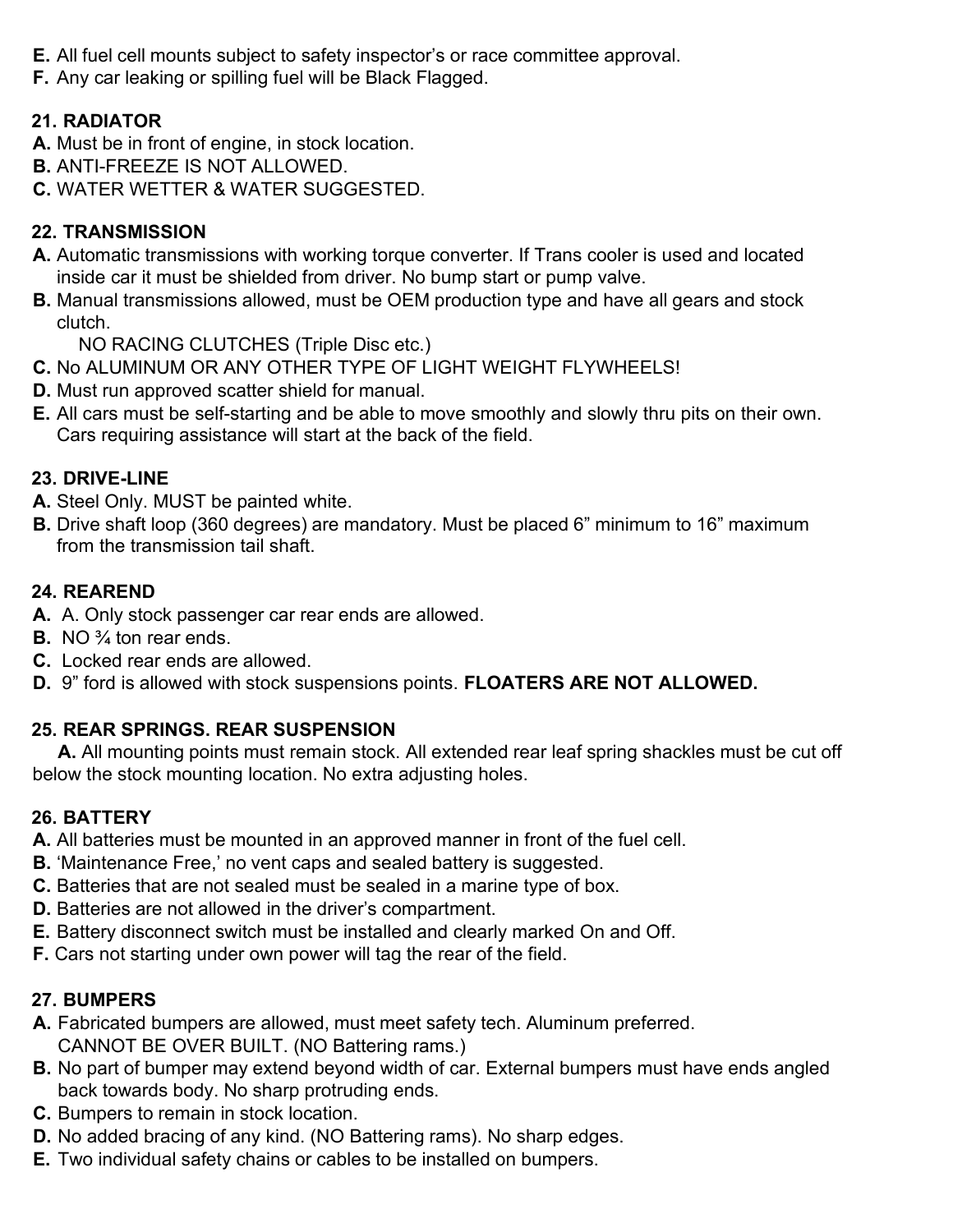- **F.** Bumpers must have chain loop or hook attached that is adequate in size for towing the car off of track.
- **G.** Bumper straps are allowed and highly suggested. (Bumper to body).

### **28. TIRES**

### **A. IMCA G6015 Hoosier tires only**

### **29. WHEELS**

- **A.** Wheels to be minimum 3/16" center.
- **B.** Wheel width 8 ½" maximum. Steel wheels Only.
- **C.** Wheel studs minimum 5/8" and 5/8" lug nuts are required.

### **D. Mud Plugs and Bead Locks Right Rear Only**

### **30. BRAKES**

- **A.** Must have at least three-wheel brakes operational. L/F and both rear. Brakes shall be stock otherwise. (Magnetic steel rotors only). No Brake adjusters or bias control allowed.
- **B.** No copper or plastic brake lines.

### **31. EXHAUST / MUFFLERS**

- **A.** Stock exhausts manifolds or bottom dump headers.
- **B.** Over the engine or 180-degree headers are NOT ALLOWED Cross over allowed
- **C. Mufflers are mandatory. Type optional.**
- **D.** Mufflers and headers must remain attached. All muffler and header components must remain intact and operating. Failure to comply with this provision will result in automatic disqualification. **E. Headers and exhaust pipe must remain with inside of the frame rails and exit beyond the driver's compartment.**

**F.** Track DBA requirements must be met 95dba @ 100'. ABSOLUTELY NO EXCEPTIONS AS THIS NOISE REQUIREMENT WILL BE STRICTLY ENFORCED.

#### **32. BINDING COMPONENTS**

**A.** No leather straps, ropes, chains, or wire may be used to hold or bind components together.

### **33. SEATS**

- **A.** Car must have approved racing type bucket seat.
- **B.** Seat must be mounted securely to ROLL CAGE.
- **C.** Headrest is mandatory or high back seat is required.
- **D.** Upholstered and padded is highly suggested.
- **E.** Positively No Homemade Aluminum, Plastic or Fiberglass seats allowed.

### **34. SAFETY BELT REQUIREMENTS**

**A.** General - Each Competitor is solely responsible for the effectiveness of personal safety equipment used during an event. Each competitor is expected to investigate and educate themselves with the effectiveness and availability of personal safety equipment.

**B.** Seat Belts - Each car should be equipped with an SFI 16.5 or SFI 16.1 approved seat belt restraint system until the date of the belt expiration (usually two years). Seat belts restraint systems shall be installed in accordance with the directions and application of the system supplier or manufacturer. (A quick release seat belt and shoulder harness no less than 3" wide and submarine belt (crouch) are mandatory. 1 1/2" wide shoulder harness for Hans device ok). **C.** Seat belt webbing that that comes in contact with any sharp or un-radiused metal edge should be protected from that edge by means of push on grip vinyl trim. Seat manufacturer's supply the seat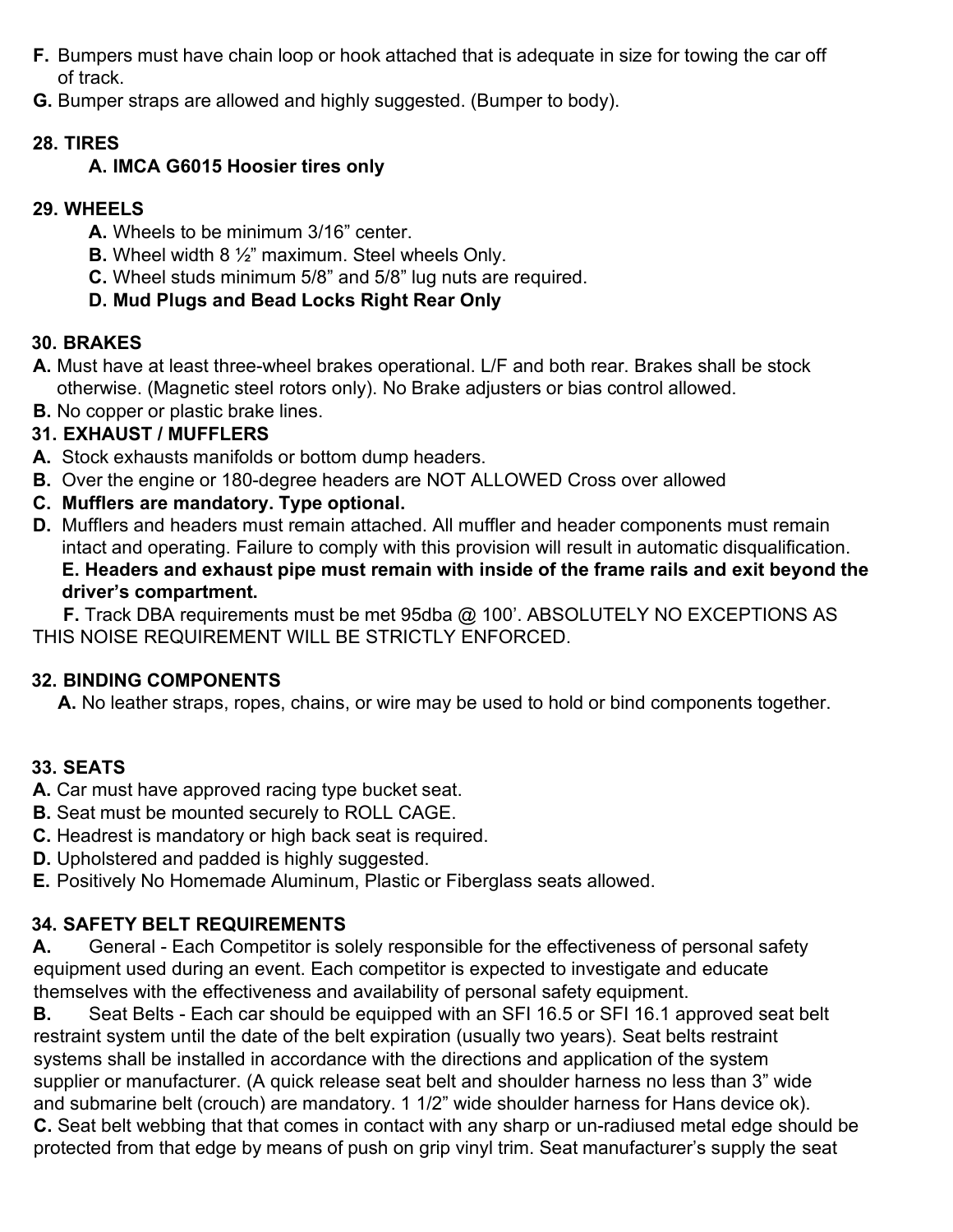with trim protecting the webbing from abrasion or cutting under impact conditions and should be used to their specifications.

- **D.** It is the responsibility of the driver, not the Track, Officials, or the Promoter to ensure that his/herseat belt restraint system and all components are SFI approved, correctly installed, maintained, and properly used.
- **E.** All belts must be mounted to the roll cage separately from the seat with 7/16" grade five bolts minimum.
- **F.** A steel plate may be welded to roll cage at driver's right side for belt attachment to prevent drivers from sliding side to side under belt.
- **G.** Belts must come from behind driver. The mounting position is important! Shoulder belt should be mounted approximately 4" below the shoulders. The lap belts mounting should be the same width of the driver.
- **H.** Harness/belts must be worn at all times when the car is on the track.
- **I.** 3yrs old on belts maximum. The date stamp must be legible, and belts must not be worn or frayed, or they will have to be replaced for you safety.

### **35. SAFETY**

- **A.** Driver should wear a full-face helmet, with at least a valid SA 2010 or better Standard Snell label at all times while on the track or when car is fired.
- **B.** The driver shall wear the helmet in accordance with the directions provided by the helmet manufacturer and/or supplier.
- **C.** Head and Neck restraints are strongly suggested. If a head and neck restraint system is connected it should conform to the manufactures mounting instructions.
- **D.** Helmet and face shield must be worn at all times while operating a car on the racetrack. No goggles permitted.
- **E.** Each driver shall wear a complete fire-resistant uniform meeting the SFI 3.2A/5 specification and display a valid SFI 3.2A/5 label.
- **F.** Each driver should also wear fire resistant accessories that effectively cover the remaining parts of the body. Shoes and gloves should meet the SFI 3.3 specification and display a valid SFI.3label. Nomex-type or equivalent fire-resistant uniforms (suit), gloves, neck brace, are mandatory.
- **G.** Nomex-type or equivalent hood, socks, underwear, and shoes are highly suggested.
- **H.** Drivers Side and passenger window Nets Required. Window nets must be equipped with quick release mechanisms. All steel release system highly suggested. Arm restraints are suggested. **I.** Other Safety Items
- - **1)** No sharp or protruding edges in or around the cockpit, which would impede the driver's rapid exit from the car.
	- **2)** A marked electrical kill switch in reach of driver.
	- **3)** A marked fuel shut off valve in reach of driver.
	- **4)** Flame retardant seat, roll bar, knee and steering pads or padding are suggested. **5)** Drive line u-joint scatter shields are suggested.

#### **36. FIRE CONTROL**

**A.** A fully charged fire extinguisher meeting SFI 167.1 with activation push or pull knob within the reach of the driver to protect the driver by flooding the driver's compartment is suggested.

**B.** Valve plunger (actuator) must be mounted at right of driver and in plain view.

**C.** On-board system will be inspected and must be passed by Tech inspector or race committee.

**D.** It is recommended that teams have in the rear of their transporter an easily accessible fire extinguisher of at least 2.5 gal FFF or equivalent. in addition to in car system.